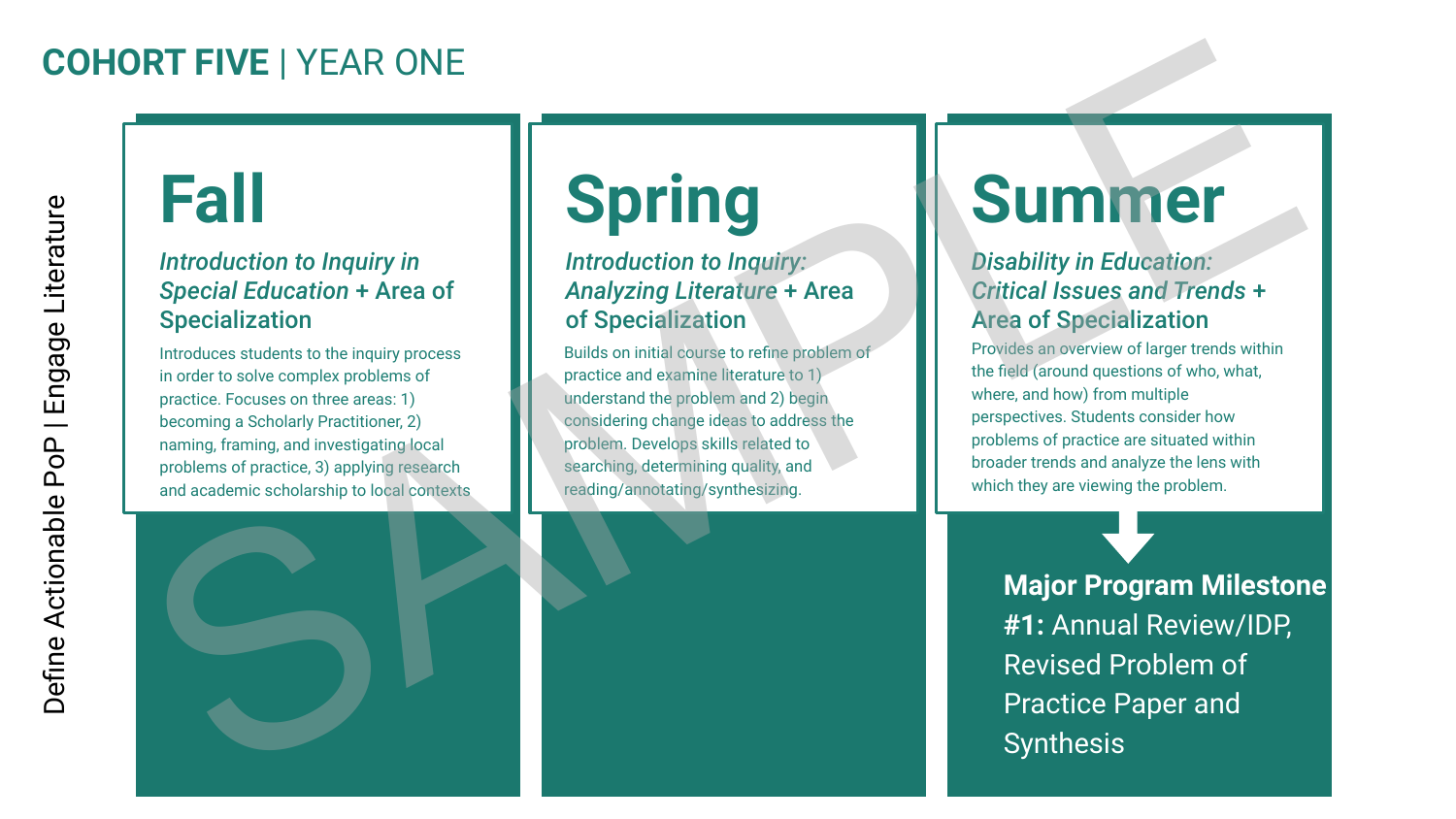### **COHORT FIVE** | YEAR TWO

## **Fall**

#### *School Improvement* + Critical Pedagogy

Addresses research and professional literature related to changing schools to improve academic and behavior outcomes for all students. Teaches approaches to improvement including positive deviance.

# **Spring**

#### *Applied Research for Scholarly Practitioners* + Area of Specialization

Introductory course to the plan, do, study, act cycle of inquiry. Will focus on building a foundational knowledge of applied research within the professional setting, how to utilize extant data, and varied forms of data collection.

## **Summer**

#### *Reading/Designing Qual. Research* + Quantitative Research Overview (REM)

Provides an introduction to basic concepts and theories in qualitative research that will enable participants to evaluate the quality of research and design and conduct basic qualitative studies.

**Major Program Milestone #2:** Annual Review/IDP, Committee Formation



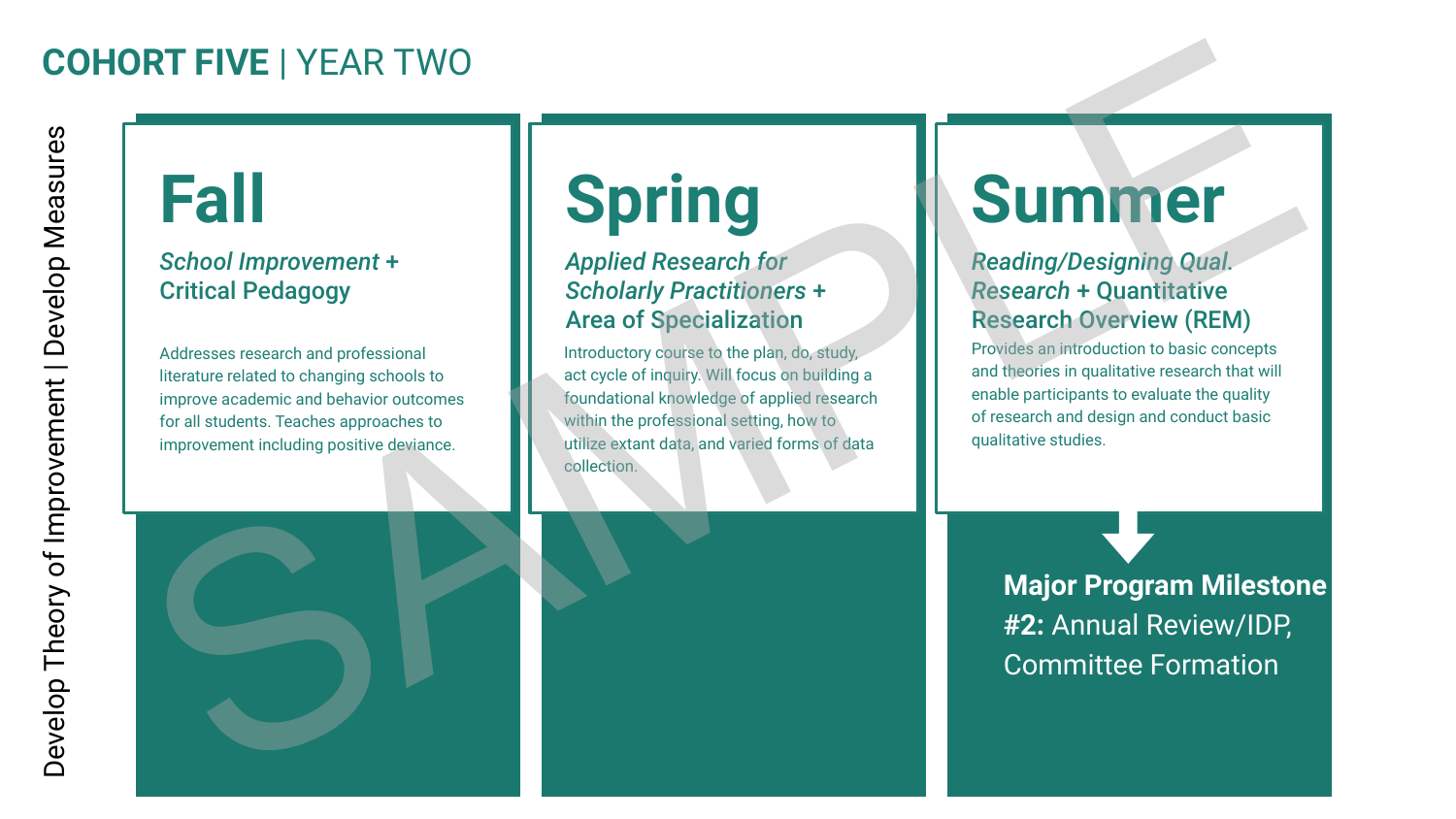### **COHORT FIVE** | YEAR THREE

### **Fall**

#### *Qualitative Data Collection & Analysis* + Area of Specialization

Builds on foundational philosophies of inquiry undergirding qualitative research. Participants will evaluate and use concepts and theories appropriate for qualitative research that will enable them to design and conduct basic qualitative studies.

# **Spring**

*Proposal Development +* (1\* credit)

Students will develop a full dissertation in practice (DiP)proposal. Throughout the semester, in addition to working with the instructor, students will consult with their advisors while preparing their proposal.

## **Summer**

*Dissertation in Practice Research Credits (2\* credits)*

Prepare/defend qualifying exams and DiP proposal to committee.

**Major Program Milestone #3:** Annual Review/IDP, Qualifying Examination/Proposal Fall<br>
Spring<br>
and that collection &<br>
Analysis + Area of<br>
Specialization<br>
Because of the specialization<br>
Because of the specialization<br>
Because of the specialization<br>
Because and the specialization<br>
Because of the specializ (\*on campus)